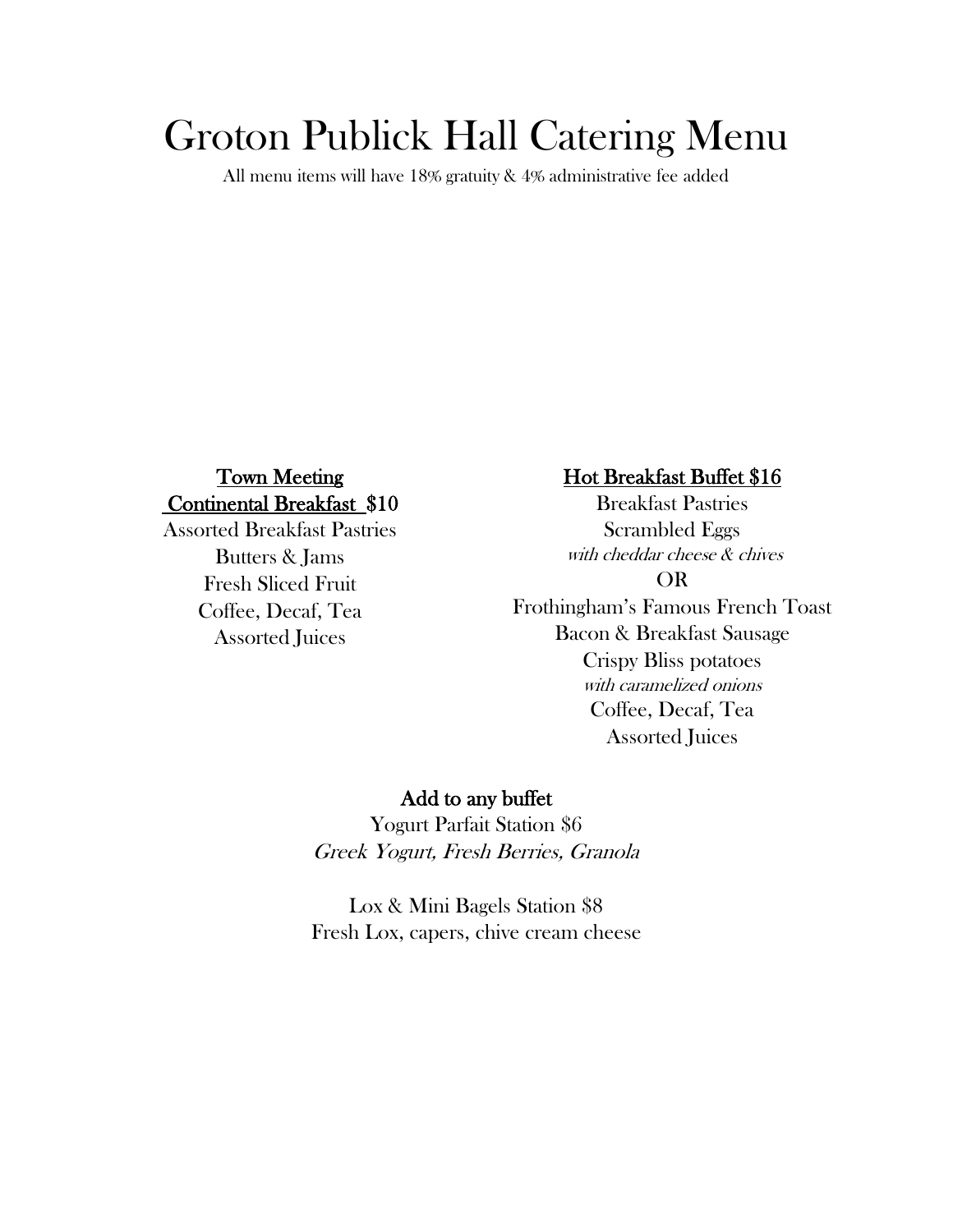## Brunch Buffet

\$28 per person (minimum of 25 guest)

#### **Starters**

Assorted breakfast pastries Scrambled eggs with cheddar cheese & chives Bacon & Breakfast Sausage Crispy Bliss potatoes with caramelized onions

#### Salads (select one)

Seasonal Fruit salad Chopped Caesar with parmesan, house dressing Baby Arugula with parmesan & balsamic vinaigrette Spinach Salad with cider vinaigrette, candied nuts, goat cheese

#### Breakfast Main (select one)

Quiche Lorraine with ham & bacon with Cheese Quiche with asparagus & goat cheese Vegetable frittata with peppers, onions, mushrooms & asparagus Frothingham's Famous French Toast

#### Lunch Main (select two)

Roast Scottish Salmon with beurre blanc New England Baked Haddock Chicken Piccata, capers, tomatoes, lemon butter Dijon & parmesan Crusted chicken breast with mustard crème Tortellini with Pesto & Parmesan Cheese Spaghetti Squash & Quinoa "Meat Balls" with marinara sauce \*\* \*\*Vegan & Gluten Free

#### **B**everages

Assorted Juices Drip Coffee, assorted teas

#### Dessert (not included)

Add on Cookies & Brownies \$3 Specialty Cake or Cupcakes from Concord Tea Cakes (\$50 delivery fee) Outside sourced cakes: \$1.75 per person slicing/serving fee Outside sourced cupcakes: Set Up Fee varies based on number of guests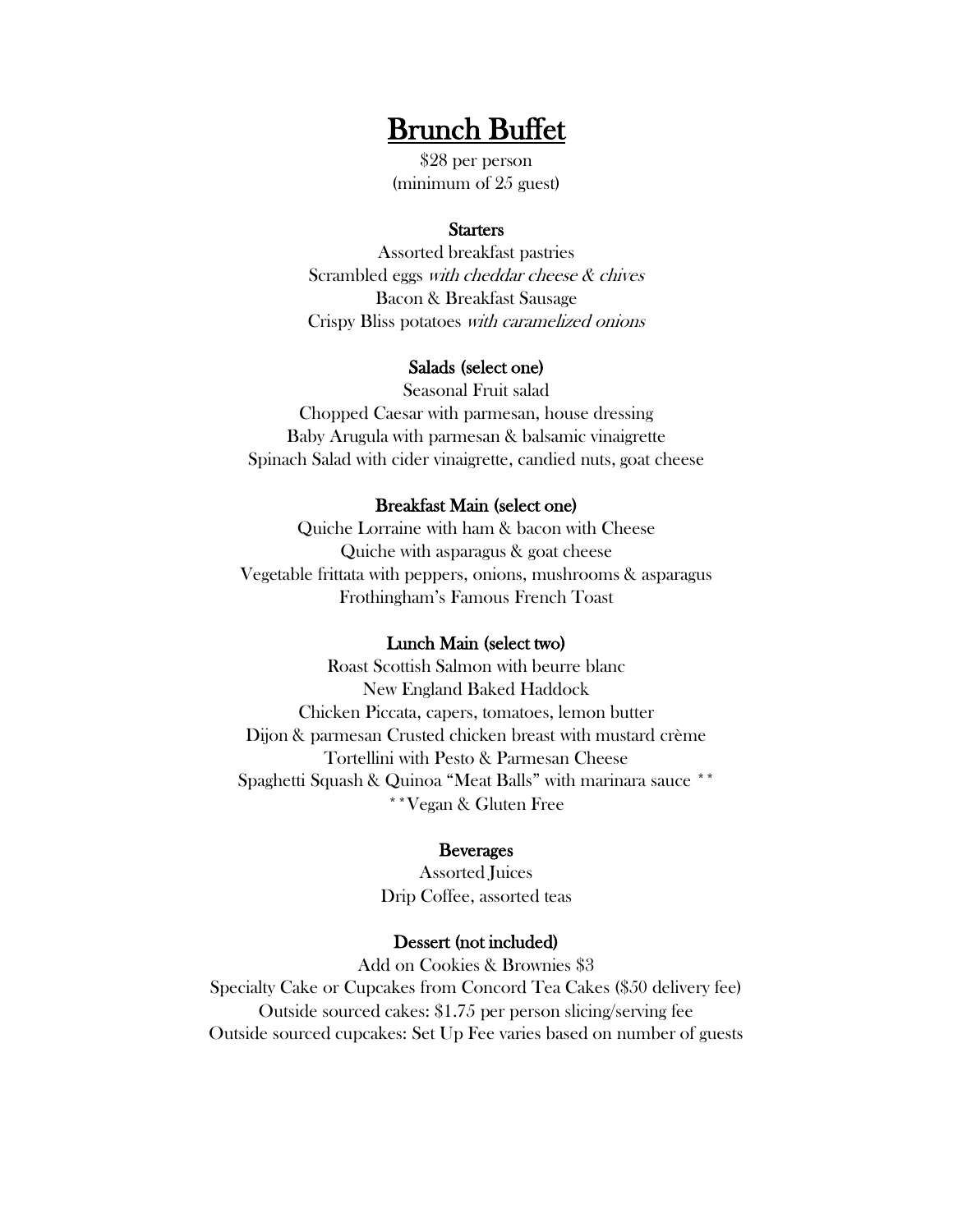## Farmers & Cooks Deli Buffet \$20

### Soup (select one)

Chef's Seasonal Soup Chili with sour cream & chives New England Clam Chowder +\$2

#### Salad (select one)

Chopped Caesar with romaine, croutons & parmesan cheese Garden Salad with cherry tomatoes, cucumbers & red wine vinaigrette

### Make Your Own Sandwich (select three)

Roast Beef, Turkey, Ham, Chicken Salad, Tuna Salad, Falafel Lettuce, Tomato, Onion Assorted Breads & Condiments

Cape Cod Chips Pickles

Dessert Cookies & Brownies

Beverages Drip Coffee, Assorted Teas

## Farmers & Cooks Pressed Panini Buffet \$25

(Minimum of 15 guests, Maximum of 40 guests)

Soup (select one) Chef's Seasonal Soup New England Clam Chowder +\$2

### Salad (select two)

Chopped Caesar with romaine, croutons & parmesan cheese Garden Salad with cherry tomatoes, cucumbers & red wine vinaigrette Pasta Salad with celery, onions, carrots & ranch Potato Salad with herbs, bacon, white balsamic vinaigrette & mayonnaise

### Warm Pressed Paninis (select three)

Reuben with corned beef, coleslaw, swiss cheese & thousand island Turkey with avocado, red onion, cheddar cheese & GPH aioli Roast Beef with cheddar cheese, red onion & horseradish sauce Cuban with dualing ham, pickles, cheese & spicy mustard Tuna Melt with Vermont cheddar & tomato Caprese with house mozzarella, tomato & pesto aioli

Cape Cod Chips Pickles

Beverages Drip Coffee, Assorted Teas

Dessert Cookies & Brownies

## Add Soft Drink Station + \$2 per person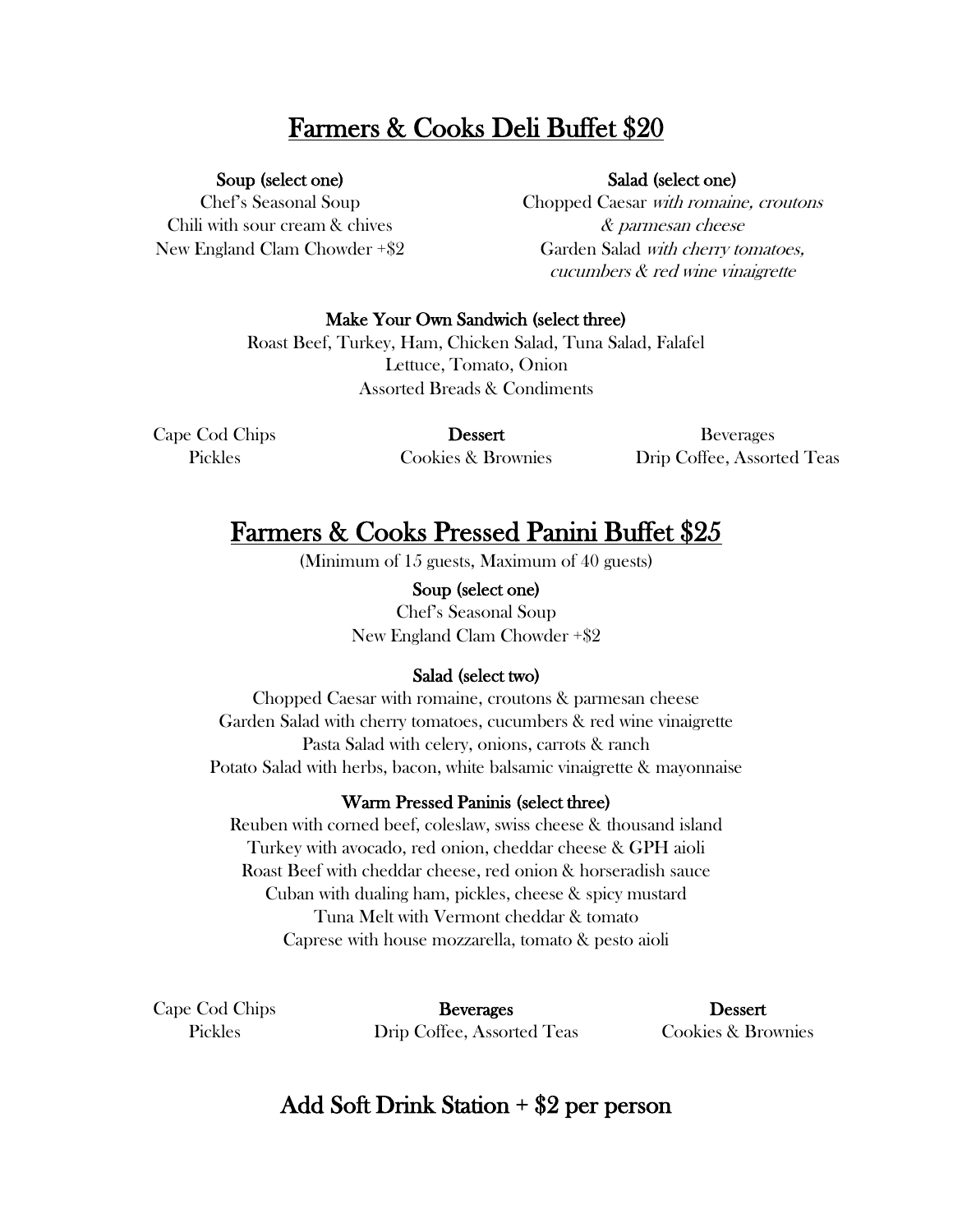## $9<sup>th</sup>$  Hole Hot Buffet LUNCH \$32 per person DINNER \$38 per person (minimum of 20)

### Soup or Salad (select one) for two options  $+$  \$3

Classic New England Clam Chowder <\$2> Chefs Seasonal Soup Chopped Caesar with romaine, croutons & parmesan cheese Baby Arugula Salad with parmesan & balsamic vinaigrette Garden Salad with cherry tomatoes, cucumbers & red wine vinaigrette Spinach Salad with candied nuts, goat cheese & cider vinaigrette

#### Entrees (select two)

Chicken Piccata with capers, tomatoes & lemon butter sauce Dijon & Parmesan Baked chicken breast with mustard crème Chicken, Broccoli & Ziti with alfredo sauce Roast Scottish salmon with beurre blanc New England Baked Haddock Cheese tortellini with pesto & parmesan cheese Grilled bavette steak tips with demi sauce OR peppers & onions Spaghetti Squash & Quinoa "Meat Balls" with marinara sauce<sup>\*\*</sup> \*Vegan & Gluten Free

#### Sides (select two)

Green Beans Bourbon Glazed Carrots Street Corn (seasonal) Asparagus (seasonal)

Mashed Potatoes Roasted Potatoes Rice Pilaf Mashed Sweet Potatoes

#### Dessert (select one)

Seasonal cheese cake Assorted cookies & brownies Seasonal Bread Pudding with whipped cream

> **B**everages Drip Coffee, assorted teas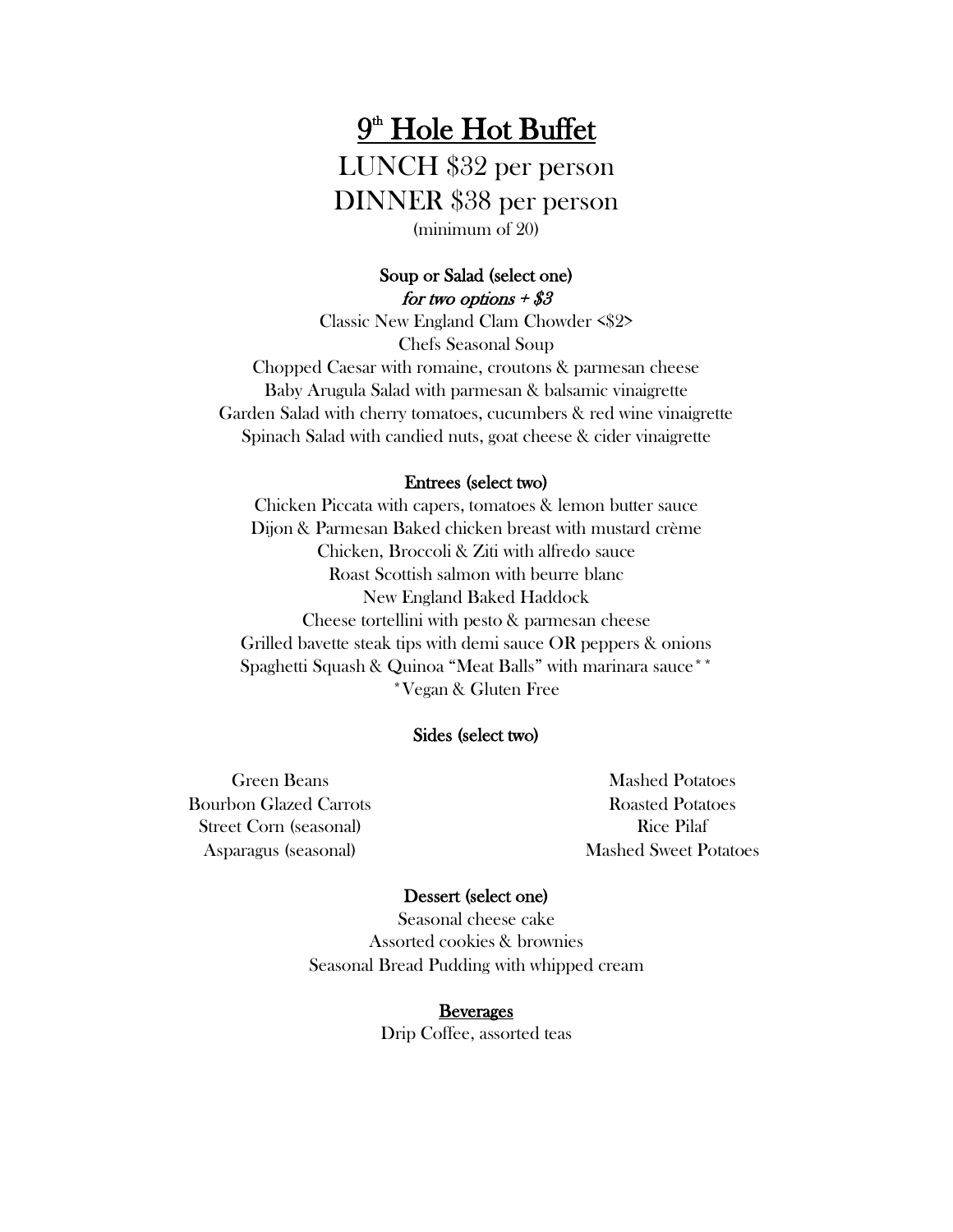## BBQ Tailgate Buffet

LUNCH: \$28 per person DINNER: \$33 per person (minimum of 20)

### Soup or Salad (select one)

Chopped Caesar- parmesan, house dressing Iceberg wedge- blue cheese dressing, red onion, bacon, tomato Chili-corn chips, sour cream, scallion New England Clam Chowder (+\$2)

### Entrees (select three)

Classic Cheese burgers Grilled hot Italian sausages, peppers & onions Chicken wings, choice of buffalo, or BBQ GPH Nachos St Louis smoked ribs (+2)

### BUILD YOUR OWN SLIDERS

Shaved sirloin Smoked & pulled pork Pulled chicken

#### Sides (select two)

Pasta Salad with celery, onions, carrots & ranch Potato Salad with herbs, bacon, white balsamic vinaigrette & mayonnaise Mac & Cheese Baked Beans Coleslaw

Includes cornbread & dinner rolls

### Dessert

Cookies & Brownies **B**everages Fountain sodas, Water, Iced Tea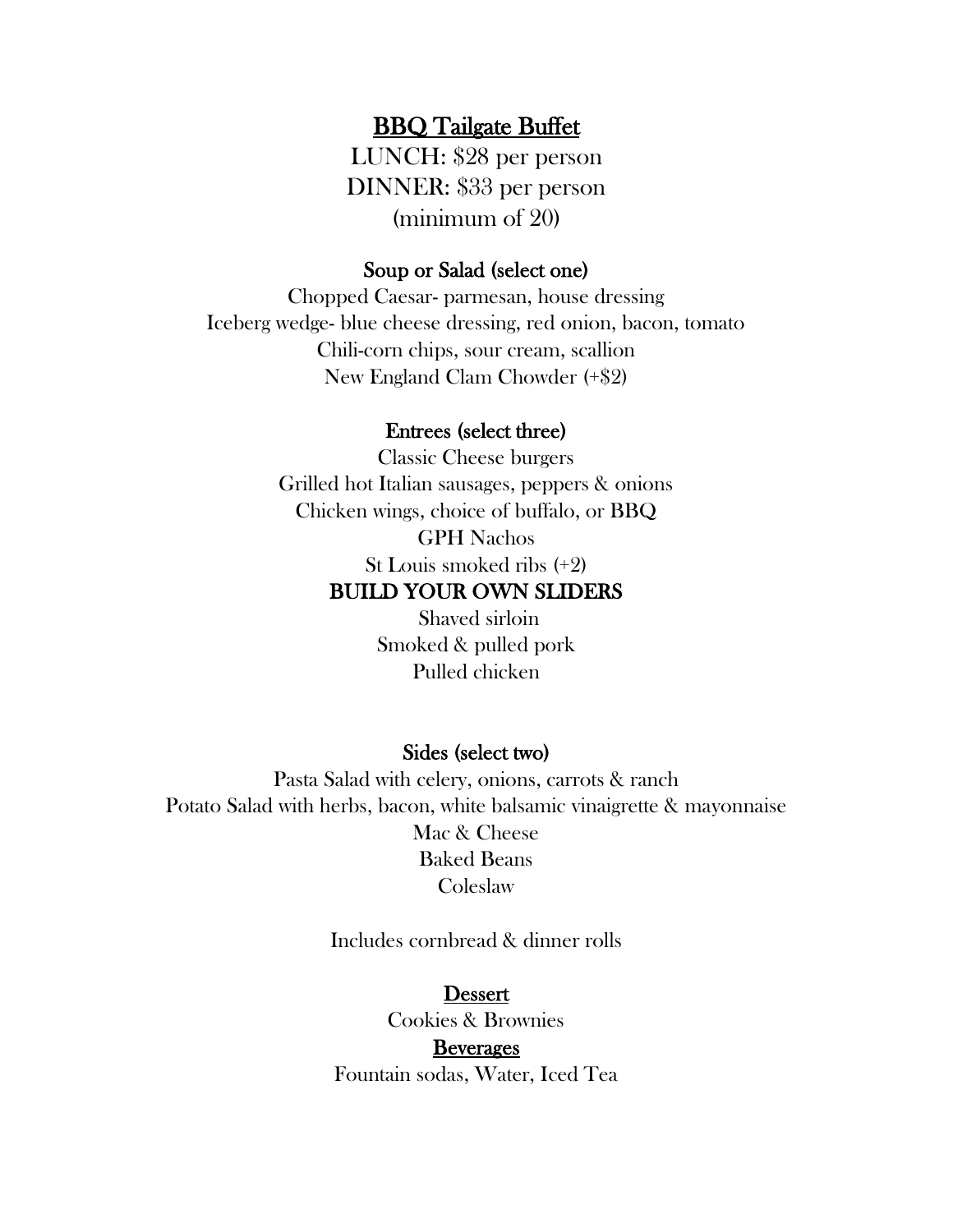## STATIONARY HORS D'OEUVRES

(minimum of 15 people)

## Mediterranean Platter \$7.50 per person

Hummus, marinated olives, baba ganoush, zaatar pita

## Mexican platter \$7.50 per person

Fresh guacamole, pico de gallo, salsa verde, fresh corn tortilla chips

## Cheese Board \$ \$9 per person

assorted local and imported cheeses, nuts, grapes, crackers, crackers

## Alpine Picnic Board \$10 per person

Assorted Cheeses & Cured Meats, crusty bread, crackers, grainy mustard & seasonal jam

## Antipasto \$8 per person

Italian cured meats, olives, artichoke hearts, marinated mushrooms, grilled vegetables, fresh mozzarella , grilled crostini

## Shrimp Cocktail \$100 per 25 pieces

served with lemons & cocktail sauce

## Raw Bar \$25 per person (15 of each pc.)

Shucked to order oysters, clams, and cocktail shrimp served with lemons, cocktail sauce, horseradish & red wine peppercorn mignonette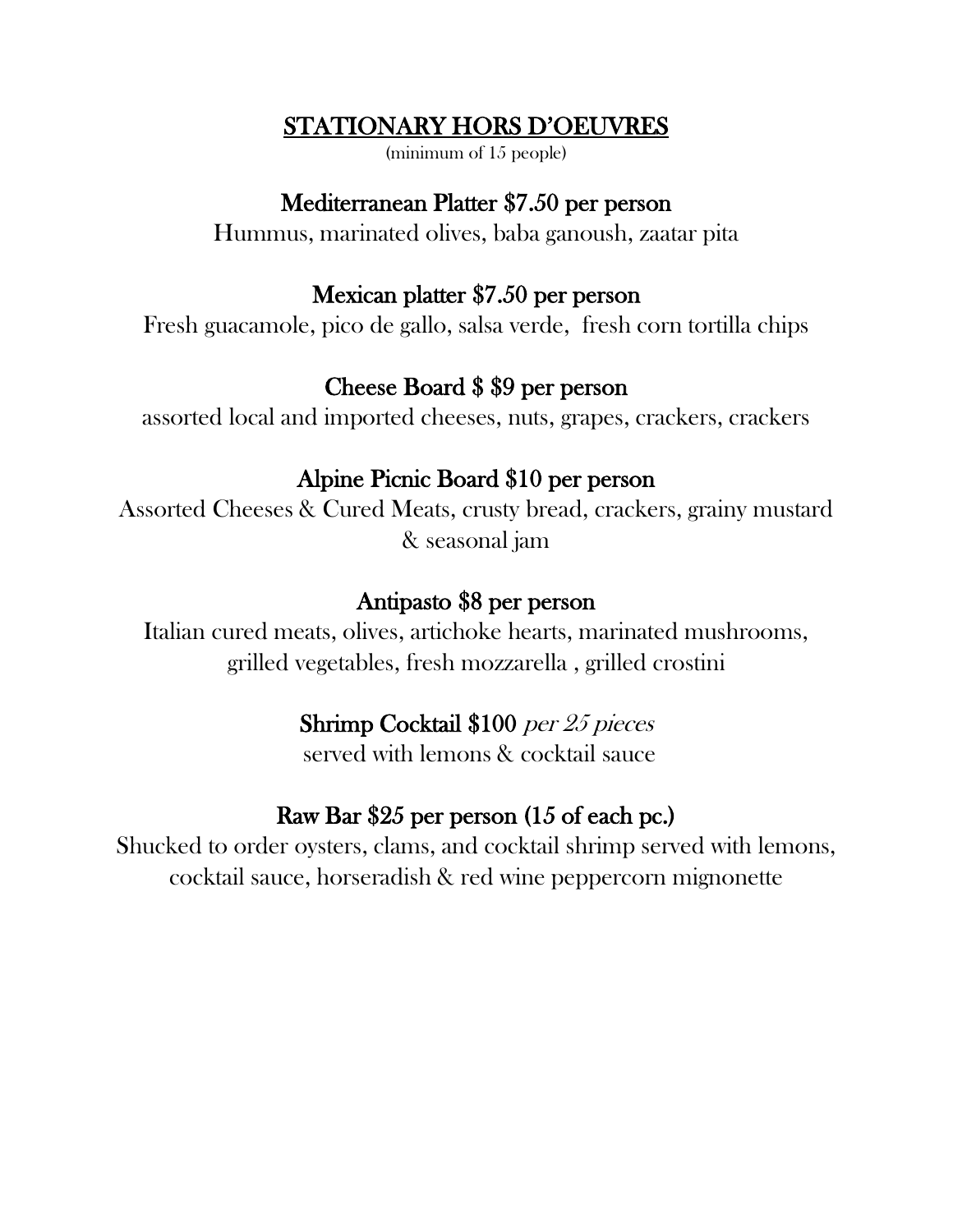## PASSED HORS D'OEUVRES

The following are priced at 24 pieces

| <b>Pretzel Bites</b> with cheese                             | \$44  |
|--------------------------------------------------------------|-------|
| <b>Bruschetta</b> tomato, basil, red onion, balsamic, evoo   | \$44  |
| Truffled White bean puree on grilled crostini                | \$44  |
| Pigs in a blanket with honey mustard                         | \$44  |
| Buffalo chicken blossom in phyllo                            | \$44  |
| <b>Popcorn Chicken</b> (choose flavor)                       |       |
| buffalo served with blue cheese, BBQ with ranch, Sweet Chili | \$48  |
| <b>Chicken satay</b> with peanut sauce                       | \$48  |
| Arancini, fried Italian rice balls with marinara             | \$54  |
| <b>Stuffed Mushrooms</b> with boursin & panko                | \$54  |
| Assorted mini deep dish pizza; cheese, pepperoni & veggie    | \$54  |
| Spicy Tuna tartare on wonton chips                           | \$90  |
| Spicy Shrimp & Hummus on Pita                                | \$90  |
| <b>Steak tacos</b> with pico de gallo $\&$ chipotle aioli    | \$96  |
| <b>Bacon wrapped scallops</b>                                | \$102 |
| Philly cheese steak spring rolls with spicy ketchup          | \$108 |

### SLIDERS:

Shaved sirloin with cheese, caramelized onions \$72 Cheese burgers with GPH aioli \$72 Pulled Pork with coleslaw \$72 Caprese with tomato, mozzarella, pesto \$72 Lobster sliders with fresh lobster, mayo, chives, crushed potato chips \$120

Serving suggestions: cocktail hour prior to meal- 4-5 pieces per person Reception only- 8-10 pieces per person for the first hour, 4-5 pieces for the second hour